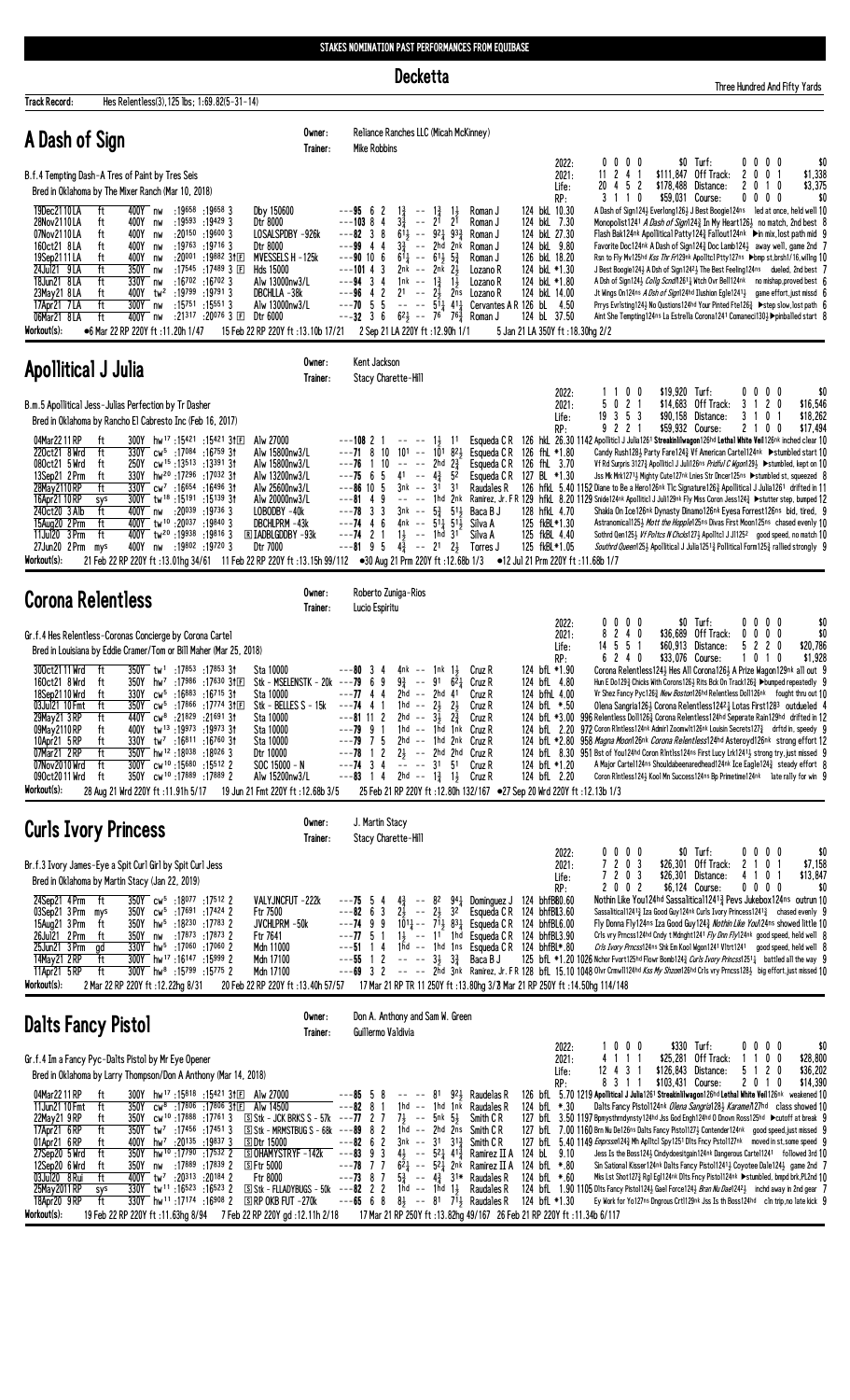| <b>Fancy Pants Heidi</b>                                                                                                                                                                                                                                                                                                                                                                                                                                                                                                                                                                                                                                                                                                                                                                                                                                                                                                                                                                                 | Owner:<br>Trainer:                                                                                                                                                                                     | <b>Craig Lauger</b><br>Shawna Manriquez                                                                                                                                                                                                                                                                                                   |                                                                                                                                                                                                                                                                                                                                      |                                                                                                                                                                                                                                                                                                                                                                                                                                                                                                                                                                            |                                                     |                                                                                 |                                                                                                                                                                                                                                                                                                                                                                                                                                                                                                                                                                                                                                                                                                                                                                                                                                                                                                                                                                                                                                                                                                                                                         |
|----------------------------------------------------------------------------------------------------------------------------------------------------------------------------------------------------------------------------------------------------------------------------------------------------------------------------------------------------------------------------------------------------------------------------------------------------------------------------------------------------------------------------------------------------------------------------------------------------------------------------------------------------------------------------------------------------------------------------------------------------------------------------------------------------------------------------------------------------------------------------------------------------------------------------------------------------------------------------------------------------------|--------------------------------------------------------------------------------------------------------------------------------------------------------------------------------------------------------|-------------------------------------------------------------------------------------------------------------------------------------------------------------------------------------------------------------------------------------------------------------------------------------------------------------------------------------------|--------------------------------------------------------------------------------------------------------------------------------------------------------------------------------------------------------------------------------------------------------------------------------------------------------------------------------------|----------------------------------------------------------------------------------------------------------------------------------------------------------------------------------------------------------------------------------------------------------------------------------------------------------------------------------------------------------------------------------------------------------------------------------------------------------------------------------------------------------------------------------------------------------------------------|-----------------------------------------------------|---------------------------------------------------------------------------------|---------------------------------------------------------------------------------------------------------------------------------------------------------------------------------------------------------------------------------------------------------------------------------------------------------------------------------------------------------------------------------------------------------------------------------------------------------------------------------------------------------------------------------------------------------------------------------------------------------------------------------------------------------------------------------------------------------------------------------------------------------------------------------------------------------------------------------------------------------------------------------------------------------------------------------------------------------------------------------------------------------------------------------------------------------------------------------------------------------------------------------------------------------|
| Sor.f.4 First Moonflash-Jessadoreme by Mr Jess Perry<br>Bred in Texas by Craig Lauger (Feb 23, 2018)<br>20Nov2111LS<br>350Y hw <sup>11</sup> :17770 :17736 31E<br>ft<br>06Nov21 3LS<br>hw <sup>5</sup> :17 <sup>760</sup> :17549 31 $E$<br>350Y<br>ft<br>080ct21 8LS<br>ft<br>350Y hw <sup>12</sup> :17848 :17736 31 SAIw 20600nw3/L<br>hw <sup>5</sup> :22104<br>:216823<br>18Sep21 7LS<br>ft<br>440Y<br>02Jul21 6 Hou<br>ft<br>350Y cw <sup>5</sup> :17630 :17455 31ED<br>hw <sup>10</sup> :20824<br>25Jun21 6 Hou<br>400Y<br>:20 <sup>239</sup> 31<br>ft<br>:17596 :17488 3<br>31May21 9 Ded<br>ft<br>350Y<br>nw<br>350Y cw <sup>5</sup> :17811 :17797 3<br>10May21 6 Ded<br>ft<br>300Y cw <sup>10</sup> :15604 :15509 31<br>02Mar21 3 Lad<br>ft<br>250Y hw <sup>8</sup> :13402 :13287 2<br>11Dec20 8 Evd<br>ft<br>Workout(s):<br>●2 Mar 22 RP 220Y ft:11.45h 1/31                                                                                                                                    | Alw 14960nw3/L<br>Alw 22400<br>Dtr 10000<br>Stk - SELMASTKS - $50k$ ---86<br>Alw 25000nw3/L<br>OLD SO DBY -72k<br>Dtr 6000<br>Ocl 15000nw3/L-N<br>Alw 9000nw3/L<br>14 Feb 22 RP 220Y ft:13.10h 22/27   | $---91105$<br>$---8666$<br>2<br>3 <sup>1</sup><br>$\sim$ $-$<br>$---76$ 11 8<br>93<br>$--74$ 3 4<br>41<br>7<br>47<br>---59<br>$\overline{4}$<br>$3\frac{1}{2}$<br>$\sim$ $\sim$<br>---88<br>4<br>$---8196$<br>$---74$ 4 2<br>$---79$ 1 7<br>$- - - 2\frac{1}{2}$ $2\frac{3}{4}$<br>9 Sep 21 Lad 220Y ft: 13.01b 7/14                      | $51\frac{1}{2}$ -- $3nk$ 2hd Calderon F<br>32<br>$41\frac{1}{2}$ Pulido J<br>$-- 41$<br>$52$ Alvarez D A<br>2hd -- 3nk 31<br>$51\frac{1}{4}$ -- $61\frac{3}{4}$ $63\frac{1}{2}$<br>2hd $6\frac{3}{4}$<br>$6^{\overline{1}}$ -- $5^{\overline{1}}$ 3hd Ransom B<br>$--- 2\frac{1}{2}$ 2 <sup>1</sup> $\frac{1}{2}$ Ransom B<br>Luna U | 2022:<br>2021:<br>Life:<br>RP:<br>Zuniga A L<br>126 bfk 12.60<br>129 bfk 4.60<br>Vidana C U<br>126 bfk 28.80<br>Vidana C U<br>126 bfk 2.80<br>124 bfk 1.90<br>124 bfk *3.00<br>17 Apr 21 Lad 220Y gd: 13.21b 5/8                                                                                                                                                                                                                                                                                                                                                           | $0\,0\,0\,0$<br>9 0 2 3<br>16 2 4 4<br>$0\ 0\ 0\ 0$ | $$0$ Turf:<br>\$15,811 Off Track:<br>\$44,694<br>Distance:<br>\$0 Course:       | 0000<br>\$0<br>$0\ 0\ 0$<br>\$420<br>3<br>9<br>2 1<br>\$39,451<br>0000<br>\$0<br>124 bfl. 3.20 1178 Strekin Hocks124hd Fncy Pnts Heidi12411 Apolitica124hd steady urging, bst late 11<br>124 bf 16.90 1161 Ss Clssyjss1301 Preyn Onthe Mountin126ns Vlint Memorie130hd needed late bid 9<br>-- 81 41 <sup>*</sup> Andrade, Jr. 0 124 bhf *2.60 1190 My Fvrt Hcks124hd Ar t m Jss126nk D Csmc Crt1130nk bid late, not enough, PL3rd 11<br>126 bfk 7.90 1184 Won Famous Dash1261 Beduino La Jolla126nk Tee Britt1263 stumbled gate, bid 9<br>Shz Freighttrin 7125nk Ss Clssyjess1283 Fncy Pnts Heidi12623 dueled, faltered 8<br>Jp Tmptng Rnwy12811 Jss Fst Rg128nk Hghst Rt n Town128nk broke in, bumped 8<br>Cos Im Koo1126hd Gias Fred126nk Corona Finish126hd early bid, hung 10<br>Shrks Jss Jmpn126ns Cs Im Koon 26hd Fncy Pnts Hd1263 late gain, up for show 9<br>Rir Crns Gr112713 Fncy Pnts Hd1244 Prfct Profsson1126nk chased, game second 7<br>Fdd Gentle Giant 1243 Fancy Pants Heidi 124hd Midnite Train 126ns no match late 10                                                                                                              |
| <b>Fdd Princess</b>                                                                                                                                                                                                                                                                                                                                                                                                                                                                                                                                                                                                                                                                                                                                                                                                                                                                                                                                                                                      | Owner:<br>Trainer:                                                                                                                                                                                     | Thomas J. Scheckel<br>Shawna Manriquez                                                                                                                                                                                                                                                                                                    |                                                                                                                                                                                                                                                                                                                                      |                                                                                                                                                                                                                                                                                                                                                                                                                                                                                                                                                                            |                                                     |                                                                                 |                                                                                                                                                                                                                                                                                                                                                                                                                                                                                                                                                                                                                                                                                                                                                                                                                                                                                                                                                                                                                                                                                                                                                         |
| Br.f.4 Fdd Dynasty-Viborita by Shazoom<br>Bred in Texas by Jerry Windham (Feb 23, 2018)<br>04Mar 22 11 RP<br>300Y hw <sup>17</sup> :15680 :15421 31E<br>ft<br>230ct21 9 Alb<br>ft<br>400Y tw <sup>4</sup> :19675<br>:19203 3<br>24Sep21 3 Prm<br>400Y cw <sup>10</sup> :19808:196883<br>ft<br>10Sep21 2Prm<br>400Y<br>nw :19802 :19788 3<br>ft<br>15Aug21 2 Prm<br>400Y<br>hw <sup>10</sup> :19784:197843<br>ft<br>$12$ Jul $21$ $4$ $Prm$<br>ft<br>330Y nw<br>:16 <sup>651</sup> :16 <sup>651</sup> 3†<br>27Jun21 3 Prm<br>350Y<br>hw <sup>5</sup> :17780<br>$:17^{723}$ 3<br>ft<br>:17558 31<br>16May 2110 RP<br>350Y hw <sup>5</sup> :17578<br>sys<br>15Apr21 11 RP<br>440Y tw <sup>5</sup> :21629 :21526 31<br>my<br>330Y hw <sup>12</sup> :17035:16934 31<br>21Mar21 8RP<br>ft<br>Workout(s):<br>10 Feb 22 RP 220Y ft :11.70h 5/23                                                                                                                                                                  | Alw 27000<br>CHL DBYCHM -155k<br>ALTOONADBY -120k<br>Dtr 7500<br>DBCHLPRM -42k<br>Alw 11500nw2/L<br>Dtr 7500<br>Alw 19000nw2/L<br>Alw 19000nw2/L<br>Alw 19000nw2/L<br>3 Feb 21 RP 220Y ft: 11.85h 4/26 | $---9399$<br>7<br>$\overline{c}$<br>9<br>---89<br>$---96$ 3 5<br>$---89$ 5 3<br>$---97$ 7 1<br>$---92$ 4 5<br>$31 - - 32$<br>$--80$ 7 6<br>$71\frac{1}{2}$ -- 71<br>4<br>---78<br>$---86$ 7 3<br>1hd -- $2\frac{1}{2}$<br>$--71$ 2 11 $10^{11}$ $- 9\frac{1}{2}$<br>2 Jul 20 Prm 220Y ft: 12.38b 5/8                                      | $-- -7\frac{3}{4}$ 7 <sup>1</sup> / <sub>2</sub> Torres D A<br>$8^2$ -- $8^2\frac{1}{2}$ $6^3$<br>$5^{13}$ -- $4^{11}$ $3^{3}$<br>$4\frac{3}{4}$ -- 3nk 2hd<br>2hd -- 2hd 11<br>1nk<br>41<br>4nk -- 2hd 2hd<br>$2\frac{3}{4}$<br>$3\frac{3}{4}$                                                                                      | 2022:<br>2021:<br>Life:<br>RP:<br>126 bL 11.70<br>Pulido J<br>125 bhBL 3.40<br>Quiroz B<br>125 bhBL*1.80<br>Quiroz B<br>Quiroz B<br>125 bhBL 3.20<br>125 bhBL*1.50<br>Quiroz B<br>125 bhBL 3.30<br>Esqueda C R<br>Esqueda C R<br>Torres J<br>Esqueda C R<br>23 Apr 20 RP 220Y gd:12.25hg 30/45                                                                                                                                                                                                                                                                             | 1000<br>$10 \t2 \t3 \t2$<br>18 3 3 4<br>7 1 2 1     | \$330 Turf:<br>\$56,684 Off Track:<br>\$71,901<br>Distance:<br>\$18.067 Course: | 0000<br>\$0<br>2020<br>\$7,384<br>\$10,625<br>7011<br>\$4,252<br>2010<br>126 bl. 6.20 1111 Apolliticl J Juli1261 Streakinlilwagon126hd Lethal White Veil126nk mid flight duel 10<br>Jc Wild King12611 Bad Monkey1261 Apollitical Hero126nk >hopped bumped brk 10<br>One Kool Dreamer125 <sup>3</sup> Purty Darn Quick125ns Fdd Princess1253 finished well 10<br><b>One Kool Dremer</b> 125hd Fdd Princess 125ns Purty Darn Quick 1253 rallied strongly 9<br>Fdd Princess1251 Bayou a Cartel125} Not a Secret125hd rallied strongly 8<br>Fdd Princss125nk Sfs Hppy Til1272 Whisperlittlepryer125} ▶bumped start, rallied 9<br>My Midnight Cndy125ns Ec Ant Up125nk This Prtis Hoppin125hd ▶forced out early 8<br>124 bL $\,$ 5.70 1108 Apolitica124hd Fdd Princess124 $\frac{3}{4}$ Hes Back126hd floated out, speedy 12<br>124 bL 3.90 1106 Beer Brat126 <sub>3</sub> Fdd Princess124 <sub>3</sub> Seissita126nk gate speed, clear 2nd 10<br>124 bl. 20.70 1084 First Apollo Moon128nk Jess Arrogant1253 Fdd Princess124hd finished well 12                                                                                                             |
| <b>Kool and Fabulous</b>                                                                                                                                                                                                                                                                                                                                                                                                                                                                                                                                                                                                                                                                                                                                                                                                                                                                                                                                                                                 | Owner:<br>Trainer:                                                                                                                                                                                     | Brenda Reiswig<br>Jason L. Olmstead                                                                                                                                                                                                                                                                                                       |                                                                                                                                                                                                                                                                                                                                      |                                                                                                                                                                                                                                                                                                                                                                                                                                                                                                                                                                            |                                                     |                                                                                 |                                                                                                                                                                                                                                                                                                                                                                                                                                                                                                                                                                                                                                                                                                                                                                                                                                                                                                                                                                                                                                                                                                                                                         |
| B.f.4 One Fabulous Eagle-One Kool Wagon by Pyc Paint Your Wagon<br>Bred in Oklahoma by Brenda Reiswig (Mar 26, 2018)<br>04Mar2210RP<br>ft<br>250Y hw <sup>17</sup> :13881 :13212 31 SStk - MITYDCKSTK - 68k --- <b>62</b> 7<br>13Nov21 5 Wrd<br>ft<br>$350Y$ hw <sup>6</sup> :17621 :17538 3<br>300ct21 9 Wrd<br>$350Y$ hw <sup>3</sup> :17692 :17692 3<br>ft<br>$5$ Dtr 5000<br>400Y CW <sup>10</sup> :19933 :19688 3<br>24Sep21 3 Prm<br>ft<br>10Sep21 3 Prm<br>400Y cw <sup>5</sup> :19973 :19848 3<br>ft<br>350Y tw <sup>10</sup> :17526:175263<br>11Jul21 2Prm<br>ft<br>2/Jun21 4Prm<br>tt<br>350Y<br>nw<br>:17402 :17402 3<br>06May21 5 RP<br>ft<br>330Y tw <sup>5</sup> :16746 :16746 31<br>$hw^8$ :21035 :19821 3<br>01Apr21 7RP<br>ft<br>400Y<br><b>SDtr 15000</b><br>350Y cw <sup>30</sup> :18072 :17953 2<br>ft<br>17Jun20 11 Cby<br>Workout(s):<br>13 Feb 22 RP 220Y ft: 12.38h 45/73                                                                                                        | <b>SOKMYSTYDBY-85k</b><br>ALTOONADBY -120k<br>Dtr 7500<br>PRMGOLDDBY-119k<br>Dtr /500<br>Alw 19000nw2/L<br>Ftr 5000<br>28 Aug 21 Prm 220Y ft : 12.72b 1/2                                              | 8<br>$--- 73$<br>---95<br>7<br>$1hd - -$<br>$---902$<br>3 <sup>1</sup><br>$---917$<br>-3<br>$81\frac{1}{2}$ -- $7\frac{1}{2}$<br>$---83$ 8 8<br>$---96$ 1 1<br>---96<br>-1-1<br>$---82$ 9 2 2hd $---11$ 11 Packer BR<br>$---43$ 7 9<br>$- - 67$ 2 4 $3n\vec{k}$ -- $3n\vec{k}$ $2\vec{a}$ Packer B R<br>21 Mar 21 RP 220Y ft:12.01hg 7/36 | 74<br>4 <sub>3</sub><br>$2\frac{1}{2}$<br>1hd -- $1\frac{1}{2}$ $1\frac{13}{4}$<br>$-$ 5 <sup>1</sup> $\frac{1}{4}$ 6 <sup>1</sup> $\frac{3}{4}$<br>$3\frac{3}{4}$<br>$1\frac{1}{2}$ -- $11\frac{1}{2}$ $1\frac{1}{2}$<br>$95\frac{3}{4}$ -- $97\frac{1}{4}$ $97\frac{1}{2}$ Packer B R                                              | 2022:<br>2021:<br>Life:<br>RP:<br>Salazar J<br>124 bfL 7.80<br>Salazar J<br>Salazar J<br>124 bfL *.60<br>Escobedo E G 125 bfBL*2.20<br>Escobedo E G 125 bfBL*1.50<br>Escobedo E G 125 bfBL*1.20<br>$1\frac{11}{2}$ -- $1^3$ $1^2\frac{1}{2}$ Escobedo E G 125 btBL *.80<br>124 bL *.70<br>11 Mar 21 RP 220Y ft : 11.58h 9/67                                                                                                                                                                                                                                               | 1000<br>8 4 0 1<br>$12 \t5 \t1 \t2$<br>5 2 0 1      | \$1,000 Turf:<br>\$83,562 Off Track:<br>\$98,403 Distance:<br>\$28,137 Course:  | $0\ 0\ 0\ 0$<br>\$0<br>$0\ 0\ 0\ 0$<br>\$0<br>5 3 1 0<br>\$63,433<br>0000<br>\$0<br>126 bfL 22.20 1088 Jc Wild King126nk My Midnight Cndy126hd Chrlies Fury1271 unprepared at break 8<br>My Mdnght Cndy125nk Sntr V1cm126ns Mh Ap11tc1 Spy127nk brief ft, outfinished 10<br>Kool and Fabulous1241 $\frac{3}{4}$ Relentless Mischief1241 Sophia Maria125 $\frac{1}{2}$ convincingly 6<br><b>One Kool Dreamer</b> 125 $\frac{3}{2}$ Purty Darn Quick 125ns <b>Fdd Princess</b> 125 $\frac{1}{2}$ weakened 10<br>Wieburg125nk Tres Evidence125} Kool and Fabulous125ns ▶swerved out st, rally 8<br>Kool and Fabulous125} Shadi Lady125ns Not a Secret125ns always in command 9<br><i>Kool nd Fabulous</i> 125 <sup>2</sup> ½ Vf Pillow Talk125nk Big Cash Carte1125½ dominant effort 8<br>126 bfl. 29.50 1084 Kool nd Fbulous1261 Pvs Im Egle Too127nk Without Tres126hd cruised for upset 10<br>126 bfL 26.50 1064 B Cs Im Hro1241½ Kss M Suzy1252 3ss Bt of Cndy124ns ▶broke slowly, lost path 9<br>Fly Mss Crn Jss1243 Kool nd Fblos124nk Hgh Fv Chck1241 ▶bumped brk, outkicked 7                                                                      |
| Lethal White Veil                                                                                                                                                                                                                                                                                                                                                                                                                                                                                                                                                                                                                                                                                                                                                                                                                                                                                                                                                                                        | Owner:<br>Trainer:                                                                                                                                                                                     | <b>Eduardo Barrientos</b><br>Santos Carrizales, Jr.                                                                                                                                                                                                                                                                                       |                                                                                                                                                                                                                                                                                                                                      |                                                                                                                                                                                                                                                                                                                                                                                                                                                                                                                                                                            |                                                     |                                                                                 |                                                                                                                                                                                                                                                                                                                                                                                                                                                                                                                                                                                                                                                                                                                                                                                                                                                                                                                                                                                                                                                                                                                                                         |
| B.f.4 Lethal Corona-Lil Famous Dash by One Famous Eagle<br>Bred in Texas by Scarlett Hill Farm Inc (Apr 05, 2018)<br>300Y hw <sup>17</sup> :15591:15421 31回<br>04Mar 22 11 RP<br>ft<br>300Y hw <sup>7</sup> :15376 :15376 31<br>17Dec2110LS<br>ft<br>300ct2110LS<br>350Y hw <sup>2</sup> :17604:17604 31 SAlw 19800nw2/L<br>ft<br>020ct2112LS<br>350Y cw <sup>2</sup> :17573:17515 31El Alw 16800nw2/L<br>sys<br>30Jun21 10 Hou<br>330Y nw :17091 :17091 35ELS Mdn 27000<br>ft<br>330Y hw <sup>10</sup> :17654 :17271 35ESMcl 10000-c<br>27May21 8Hou ft<br>Claimed by Almada Racing from Bowfish Racing for \$10,000, Stroud Brian - Trainer<br>24Apr21 2 Hou<br>350Y tw <sup>12</sup> :18113:17488 3<br>ft<br>13Nov20 7 Evd<br>ft<br>400Y nw :20 <sup>401</sup> :20 <sup>047</sup> 2<br>030ct20 4LS<br>330Y hw <sup>8</sup> :17269 :17019 2 E<br>ft<br>350Y hw <sup>10</sup> :18694 :17983 2<br>14Aug2010Ret ft<br>Workout(s):<br>●12 Feb 22 Rde 220Y ft: 12.04b 1/5 13 Sep 21 Rde 220Y ft: 12.34b 5/5 | Alw 27000<br>Alw 14960nw3/L<br>Dtr 15000<br>Ftr 5000<br>Mdn 20000<br>Ftr 8000                                                                                                                          | $---98$ 64<br>$--- 3\frac{1}{2}$ 31<br>$--91$ 7 2 -- -- 1 <sup>1</sup> 1 <sup>1</sup><br>$---65$ 2 6<br>$---73$ 6 1<br>$---63$ 1 6<br>2 Apr 21 Ret 220Y ft :12.05b 2/23                                                                                                                                                                   |                                                                                                                                                                                                                                                                                                                                      | 2022:<br>2021:<br>Life:<br>RP:<br>Pulido J<br>$---71$ 6 1 1hd $---$ 1hd 1 $\frac{1}{2}$ Urieta, Jr. V M 125 bk 6.90<br>---40 6 3 $5\frac{3}{4}$ -- $72\frac{3}{4}$ 7 $\overline{2}$ Aguilar CP 126 bfkL *1.50<br>5} $-72\frac{1}{4}$ 7 <sup>3</sup> $\frac{3}{4}$ Aguilar C P 125 bfkL 53.40<br>$3\frac{1}{2}$ -- $3\frac{1}{2}$ 5 <sup>2</sup> $\frac{1}{4}$ Garcia, Jr. JF 124 bfL 31.20<br>$61\frac{1}{4}$ -- $51\frac{1}{4}$ 41 Espinosa P C 127 bfL 7.30<br>$---44$ 6 2 $5^{2}$ $--- 5^{3}$ $5^{4}$ Espinosa P C 126 bfL 13.60<br>12 Jun 20 Ret 220Y ft :13.45b 29/37 | 1001<br>6<br>301<br>$11$ 3 0 2<br>1001              | $$3,161$ Turf:<br>\$38,346 Off Track:<br>\$43,088 Distance:<br>\$3,161 Course:  | \$0<br>$0\,0\,0\,0$<br>1001<br>\$1,810<br>5 1 0 1<br>\$13,720<br>$0\ 0\ 0\ 0$<br>\$0<br>126 bk 3.20 1030 Apolliticl J Juli1261 Strekinlilwgon126hd Lethal White Veil126nk gaining at finish 10<br>Urieta, Jr. V M 124 bk *2.00 1027 Lethal White Veil1243 Jess On the Run1241 Bustling126ns clear, best 12<br>---92 7 2 3nk -- 13 111 Urieta, Jr. V M 124 bk 4.10 1037 Lth1 White Ver/12414 Mister Blue Sky127hd Td Tres Seis124nk driving, drew clear 12<br>---85 5 8 3} -- 31 3nk Urieta, Jr. V M 124 bk 6.70 1041 Jess a Lil Pop126nk Relentlessly Royal124ns Lethal White Veil12414 solid rally 12<br>Lethal White Veil125} Shes Racey130 <sup>nk</sup> Bela Luna127 <sup>nk</sup> dueled, driving 10<br>Gh Corons Lil Tin128nk Dm Dshing B111253 Flyin Robok128hd bumped, no menace 9<br>Tall Timbers125½ Jesslightninglegs12511 Dash N Leader126½ ▶ stumbled start 8<br>Gianniy 12413 <i>Wanna B a Star</i> 1243 Ttt Warrior 124nk forward, empty late 9<br>Corond Drems1263 Dshing Pink124nk Jess Jessabelle1243 no mishap, out-kicked 8<br>Crd On Strtr1241 <sub>2</sub> Onmorndimgon $M26nk$ Corond Drems1262 <sub>2</sub> bumped, no threat 7 |
| <b>Letyourliteshineonus</b>                                                                                                                                                                                                                                                                                                                                                                                                                                                                                                                                                                                                                                                                                                                                                                                                                                                                                                                                                                              | Owner:<br>Trainer:                                                                                                                                                                                     | Donald J. Friesen<br>Stacy Charette-Hill                                                                                                                                                                                                                                                                                                  |                                                                                                                                                                                                                                                                                                                                      |                                                                                                                                                                                                                                                                                                                                                                                                                                                                                                                                                                            |                                                     |                                                                                 |                                                                                                                                                                                                                                                                                                                                                                                                                                                                                                                                                                                                                                                                                                                                                                                                                                                                                                                                                                                                                                                                                                                                                         |
| B.f.3 Pyc Paint Your Wagon-My Girl Jessie by Mr Jess Perry<br>Bred in Oklahoma by Donald J Friesen (Feb 10, 2019)<br>24Sep21 4Prm ft<br>350Y cw <sup>5</sup> :17987 :17512 2<br>03Sep21 5Prm mys<br>350Y nw :17621 :17593 2<br>21Jun21 1 Prm<br>330Y tw <sup>15</sup> :16797:16797 2<br>gd<br>350Y hw <sup>19</sup> :18515:18515 2<br>08May21 9 RP<br>ft<br>15Apr21 12 RP<br>300Y tw <sup>4</sup> :16060 :15684 2<br>my<br>Workout(s):<br>13 Feb 22 RP 220Y ft: 11.66b 18/73 7 Aug 21 Prm 220Y ft: 13.11b 4/4                                                                                                                                                                                                                                                                                                                                                                                                                                                                                            | VALYJNCFUT -222k<br>Ftr 7500<br>Ftr 7500<br>Ftr 15000<br>S Mdn 22600                                                                                                                                   | $---80$ 3 6<br>$---89$ 8 3<br>$--59$ 54<br>$---57$ 7 7 5nk -- 1hd 1,<br>$---42$ 4 9 $---72\frac{1}{2}$ 72 Baca B J                                                                                                                                                                                                                        | $5\frac{3}{4}$ -- 41 2nk Esqueda CR<br>3nk -- 2hd 1,                                                                                                                                                                                                                                                                                 | 2022:<br>2021:<br>Life:<br>RP:<br>$61\frac{1}{4}$ -- $51\frac{1}{4}$ 73 Esqueda C R 124 bfhkBB.60<br>124 bfkBL6.00<br>Esqueda C R<br>124 bhfkBII.90<br>Baca B J<br>24 Mar 21 RP 250Y ft: 13.61hg 19/86 5 Mar 21 RP 220Y ft: 11.78hg 18/45                                                                                                                                                                                                                                                                                                                                  | $0\,0\,0\,0$<br>5210<br>5 2 1 0<br>2 1 0 0          | \$0 Turf:<br>\$24,008 Off Track:<br>\$24,008 Distance:<br>\$9,124 Course:       | 0000<br>\$0<br>3 1 1 0<br>\$5,770<br>3 1 1 0<br>\$19,618<br>1100<br>\$8,784<br>Nothin Like You124hd Sassalitical12413 Pevs Jukebox124ns had no mishap 10<br>Nothin Lik You124nk Letyourliteshineonus124ns Five Br Brbie12411 finished well 9<br>Ltyourlitshinonus124} Luludshingstoli124ns Sbbticl Jess1241 ▶bumped st, gamely 10<br>126 bfl. 3.70 976 Letyourliteshineonus126} Sustinbility125hd Nouveux126nk off slow, brave rally 8<br>128 hfl 11.50 977 Sthrn Fms n127hd Igtt God Cndy124hd Rintiss nywhr125nk Daway slow, lacked room 10                                                                                                                                                                                                                                                                                                                                                                                                                                                                                                                                                                                                           |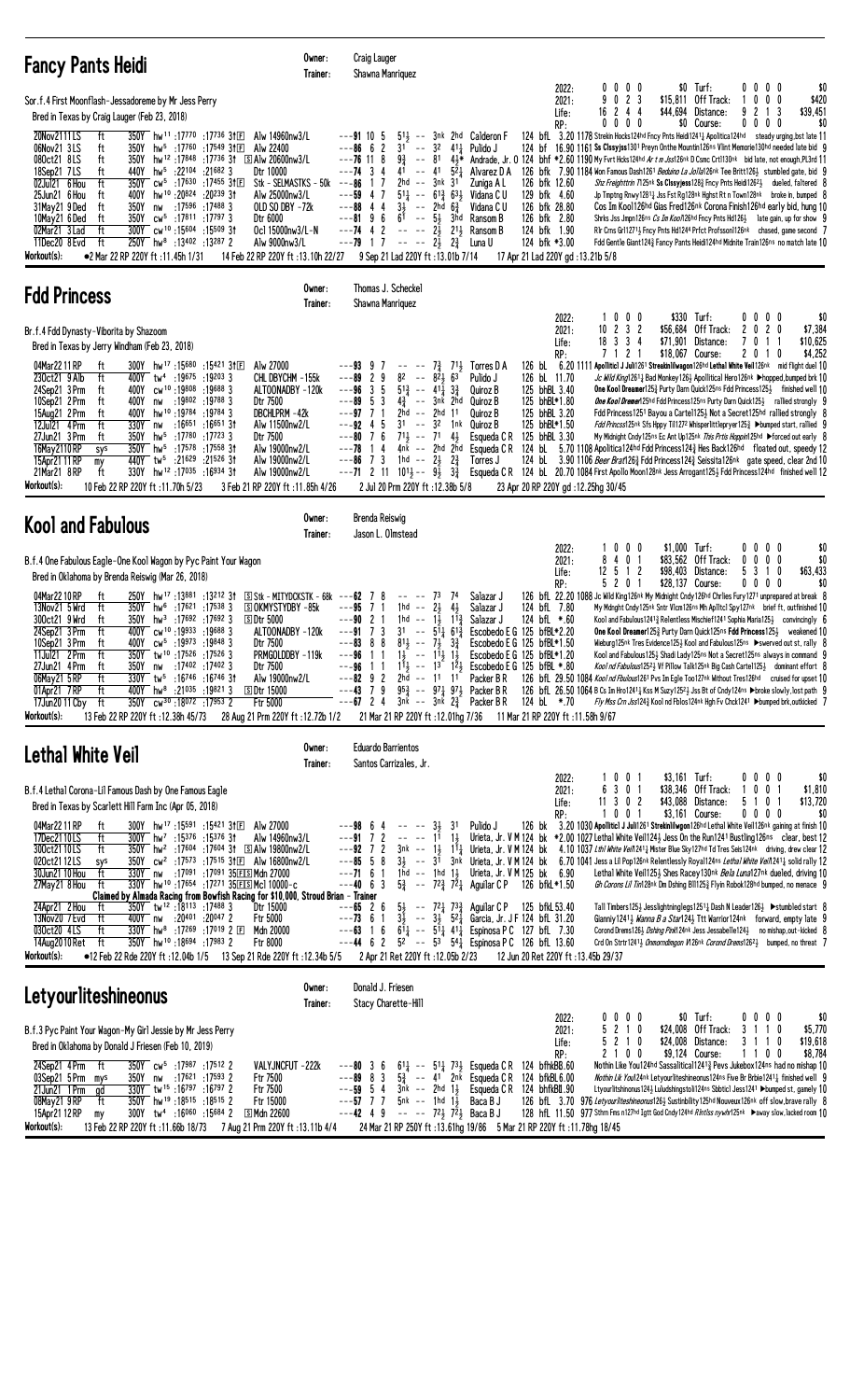| Ms Lori Darlin                                                                                                                                                                                                                                                                                                                                                                                                                                                                                                                                                                                                                                                                                                                                                                                                                                                                                                                                  | Owner:<br>Trainer:                                                                                                                                                                                | Billy R. Medlin, Gregg A. Sanders and Rhonda Medlin<br>Gregg A. Sanders                                                                                                                                                                                                                                                                                                                                                                                                                                                                                                                               |                                                                                                                                                                                                                                                                                                                                                                                                                      |                                                                                                                                                |                                                                                                                                                                                                                                                                                                                                                                                                                                                                                                                                                                                                                                                                                                                                                                                                                                                                                                                                                                                                                                                                                                                                                                                                                                                                                             |
|-------------------------------------------------------------------------------------------------------------------------------------------------------------------------------------------------------------------------------------------------------------------------------------------------------------------------------------------------------------------------------------------------------------------------------------------------------------------------------------------------------------------------------------------------------------------------------------------------------------------------------------------------------------------------------------------------------------------------------------------------------------------------------------------------------------------------------------------------------------------------------------------------------------------------------------------------|---------------------------------------------------------------------------------------------------------------------------------------------------------------------------------------------------|-------------------------------------------------------------------------------------------------------------------------------------------------------------------------------------------------------------------------------------------------------------------------------------------------------------------------------------------------------------------------------------------------------------------------------------------------------------------------------------------------------------------------------------------------------------------------------------------------------|----------------------------------------------------------------------------------------------------------------------------------------------------------------------------------------------------------------------------------------------------------------------------------------------------------------------------------------------------------------------------------------------------------------------|------------------------------------------------------------------------------------------------------------------------------------------------|---------------------------------------------------------------------------------------------------------------------------------------------------------------------------------------------------------------------------------------------------------------------------------------------------------------------------------------------------------------------------------------------------------------------------------------------------------------------------------------------------------------------------------------------------------------------------------------------------------------------------------------------------------------------------------------------------------------------------------------------------------------------------------------------------------------------------------------------------------------------------------------------------------------------------------------------------------------------------------------------------------------------------------------------------------------------------------------------------------------------------------------------------------------------------------------------------------------------------------------------------------------------------------------------|
| B.m.5 Hes Relentless-Grace Gone Wild by Valiant Hero<br>Bred in Texas by Denny & Evans (Mar 05, 2017)<br>09Nov21 5 Zia<br>350Y nw :18 <sup>048</sup> :17 <sup>624</sup> 31ED<br>ft<br>080ct21 5 Wrd<br>ft<br>250Y cw <sup>15</sup> :13 <sup>664</sup> :13 <sup>391</sup> 31<br>$05$ Sep21 $4$ Rui<br>350Y tw <sup>5</sup> :17488 :17341 31<br>ad<br>350Y<br>tw <sup>8</sup> :17366:1719431<br>14Aug2110 Rui<br>sys<br>21May 2112 RP<br>220Y cw <sup>14</sup> :12408:1203831<br>ft<br>10Apr21 5 RP<br>ft<br>330Y tw <sup>7</sup> :17108 :16760 31<br>25Mar21 10 RP<br>:15 <sup>831</sup> :15 <sup>644</sup> 3†<br>ft<br>300Y<br>nw<br>ft<br>250Y hw <sup>24</sup> :13767 :13700 31<br>09Mar21 5 RP<br>250Y cw <sup>10</sup> :13404 :13404 31<br>240ct2011 Wrd<br>ft<br>040ct20 5 Wrd<br>ft<br>400Y<br>cw <sup>7</sup> :20 <sup>068</sup> :19 <sup>899</sup> 3†⊡<br>Workout(s):<br>10 Mar 22 RP 220Y ft: 12.30b 20/25                             | Alw 41000nw3/L<br>Alw 15800nw3/L<br>Alw 23900nw3/L<br>Alw 23900nw3/L<br>Sta 7500<br>Sta 10000<br>Sta 10000<br>Sta 10000<br>Alw 14200nw2/L<br>25 Jun 21 Rui 220Y ft : 12.90h 23/30                 | $101 - 10282$<br>---67 9<br>5<br>5<br>---65<br>5<br>$6\frac{1}{2}$<br>$7^{13}$<br>$1\quad5$<br>3 <sup>1</sup><br>---89<br>$5\frac{3}{4}$ -- 41<br>3nk -- 3 <del>1</del><br>---86<br>61<br>$---53$ 5 10 -- -- 921, 92<br>$---63$ 5 7 101 $---$ 111 $\frac{1}{2}$ 11 <sup>2</sup> Klaiber J<br>$---62$ 6 10 -- -- $91\frac{1}{2}$ 81 <sup>1</sup> / <sub>4</sub> Klaiber J<br>$---70$ 3 1 $---23$ 2<br>$---78$ 2 3<br>-- -- 2hd 1½<br>Stk - DFCHLWRD - 29k ---81 1 1 1 $1\frac{1}{2}$ -- 2hd 41 $\frac{1}{4}$ Delgado M                                                                                 | 2022:<br>2021:<br>Life:<br>RP:<br>14.50<br>Bachicha, Jr. E 133 bL<br>5.20<br>127 bL<br>Smith C R<br>Rivas J C<br>128 bL 18.70<br>$31\frac{1}{4}$ Rivas J C<br>128 bL 27.40<br>Klaiber J<br>126 bL<br>126 bL<br>Klaiber J<br>126 bL<br>124 bL<br>Klaiber J<br>3.80<br>124 bL 24.20<br>25 Feb 21 RP 220Y ft: 12.60h 121/167 24 Sep 20 Wrd 220Y wf: 12.31b 7/14                                                         | 0000<br>8<br>$0 \t1 \t2$<br>\$8,921<br>19 2 4 4<br>\$34,801<br>030<br>6<br>Vf Red Surprise 31273 Apolliticl J Julia 126ns Prideful C Wagon1293 | $$0$ Turf:<br>$0\,0\,0\,0$<br>\$0<br>Off Track:<br>\$10,795<br>4 1 0 2<br>6 0 1 3<br>\$7,619<br>Distance:<br>\$8,794 Course:<br>0<br>$0\,$ $0\,$ $0\,$<br>\$0<br>Hearts Mystic Rime1291 Trashpanda1263 Daddys Got Aces129nk no final kick, 10<br>game effort 10<br>Out N Gone 126 3 Gold Diggers Avenger 128 3 DEINolans Dragon 126 3 shared show 9<br>Hes Back128nk Gold Diggers Avenger1281 Ms Lori Darlin1281 outkicked 10<br>12.10 1029 Rocket Bar Carte1125} Shoults128hd James Betta126hd >pinched foe at break 12<br>126 bl 23.60 1037 Magna Moon126nk Corona Relentless124hd Asteroyd126nk >bumped, rough trip 12<br>7.60 1060 Drt Dynsty126hd Vlint Tmptrss124hd Crson City Trin126½ ▶brk very slow,bumped 10<br>4.30 1032 Crson City Train126½ Ms Lori Darlin126nk Valiant Temptress125ns big contention 9<br>Ms Lor Drln124} Soclly Significnt124hd Vr Shz Fncy Pyc124hd strong driving win 9<br>Splendid Cause 126 $\frac{3}{4}$ Docs River Spirit 124ns Preyn Onthe Mountain 126 $\frac{1}{2}$ evenly 6                                                                                                                                                                                                                                                                        |
| <b>One Kool Dreamer</b>                                                                                                                                                                                                                                                                                                                                                                                                                                                                                                                                                                                                                                                                                                                                                                                                                                                                                                                         | Owner:<br>Trainer:                                                                                                                                                                                | Brenda Reiswig<br>Jason L. Olmstead                                                                                                                                                                                                                                                                                                                                                                                                                                                                                                                                                                   |                                                                                                                                                                                                                                                                                                                                                                                                                      | \$1,036 Turf:                                                                                                                                  | 0000                                                                                                                                                                                                                                                                                                                                                                                                                                                                                                                                                                                                                                                                                                                                                                                                                                                                                                                                                                                                                                                                                                                                                                                                                                                                                        |
| B.f.4 Hes Relentless-One Kool Wagon by Pyc Paint Your Wagon<br>Bred in Oklahoma by Brenda Reiswig (Mar 29, 2018)<br>04Mar2211RP<br>300Y hw <sup>17</sup> :15662:15421 31E Alw 27000<br>ft<br>13Nov21 5 Wrd<br>ft<br>$350Y$ hw <sup>6</sup> :17625 :17538 3<br>hw <sup>5</sup> :17661:175703<br>300ct21 7Wrd<br>ft<br>350Y<br>24Sep21 3 Prm<br>ft<br>400Y cw <sup>10</sup> :19688:196883<br>10Sep21 2 Prm<br>400Y<br>nw :19788 :19788 3<br>ft<br>cw <sup>10</sup> :19993 :19685 3<br>11Aug21 9 Cby<br>ft<br>400Y<br>hw <sup>40</sup> :20052:200523<br>28Jul21 10 Cby<br>400Y<br>ft<br>cw <sup>22</sup> :17669:1766931<br>07Jul21 10 Cby<br>350Y<br>ad<br>350Y hw <sup>10</sup> :17853 :17831 31<br>30May 2112 RP<br>ft<br>330Y hw <sup>18</sup> :17119 :17112 3 F<br>25Apr21 11 RP<br>ft<br>Workout(s):<br>13 Feb 22 RP 220Y ft: 11.93h 24/73                                                                                                    | <b>SOKMYSTYDBY-85k</b><br>5Dtr 5000<br>ALTOONADBY -120k<br>Dtr 7500<br>CBY DBY -83k<br>Dtr 8000<br>Alw 17500nw2/L<br>Alw 24320nw2/L<br>Alw 19000nw2/L                                             | $---94$ 3 3<br>81<br>$5\frac{1}{2}$<br>$---94$ 10 3<br>$- - 6\frac{3}{4}$<br>$--$ 1nk $2\frac{1}{2}$<br>$---93$ 4 1<br>1hd<br>$11 - - 11$ $1\frac{3}{4}$<br>$---101$ 4 1<br>$---90$ 3 5<br>---78<br>91<br>$---87$ 4 4<br>$--86$ 2 1<br>$---75$ 6 2<br>2hd $-$ 2hd 2hd Packer BR<br>$---78$ 2 5<br>2hd $--$ 1hd 2ns Packer BR<br>26 Feb 21 RP 220Y ft: 11.66b 29/117 7 Feb 21 RP 220Y ft: 13.14b 42/51                                                                                                                                                                                                 | 2022:<br>2021:<br>Life:<br>RP:<br>Escobedo E G 124 bfL 3.90<br>Salazar J<br>124 bfL *1.40<br>Valenzuela L A 125 bfBL 2.70<br>$1\frac{1}{2}$ -- 1hd 1hd Escobedo E G 125 bfBL 2.20<br>$2\frac{1}{2}$ -- $31\frac{1}{2}$ $31\frac{3}{4}$ Valenzuela L A 125 bfL 6.00<br>1hd $--$ 1 $\frac{1}{2}$ 1nk Escobedo E G 125 bfL *1.10<br>1} -- $1^{\circ}$ 1nk Escobedo E G 125 bfL *.50<br>29 Oct 20 LS 220Y my :12.34b 3/5 | $0\ 0\ 0$<br>$11$ 4 3 2<br>20 5 5 2<br>8 0 3 1<br>\$22,330 Course:                                                                             | \$0<br>\$97,508 Off Track:<br>1 1 0 0<br>\$10,500<br>8 2 2 0<br>\$36,959<br>\$119,712 Distance:<br>2 0 1 0<br>\$7,879<br>-- -- 4} 51} Escobedo E G 126 bfl. *1.90 1129 Apolliticl J Juli1261 Strkinlilwgon126hd Lethl White Veil126nk much needed start 10<br>My Mdnght Cndy125nk Sntor Volcum126ns Mh Apolitcl Spy127nk closed fastest 10<br>Mh Apolliticl Spy127} On Kool Dremer1241 Cindydoesitgin124nk popped, caught 7<br>One Kool Dremer1253 Purty Drn Quick125ns Fdd Princess1253 good speed, clear 10<br>On Kool Drmr125hd Fdd Prncss125ns Prty Drn Qck125} ▶bumped st, speed, game 9<br>Strekinlilwgon1251 Jess Rocket Mn1253 One Kool Dremer1251 brk well, outkicked 10<br>On Kool Drmr125nk Df Fvort Fr1263 Jss Good Rson S1263 steady bid, prevailed, 7<br>One Kool Dremer125nk Shes Tough Enough P125nk Tinted Halo1271 sharp effort 6<br>126 bfL *4.30 1084 Wiburg125hd On Kool Drmr126nk Humphrey Pennyworth1243 dueled, outfinished 11<br>126 bfL 8.20 1075 Elphaba124ns One Kool Dreamer126nk Df Fabulous Jackie124hd nipped at wire 11                                                                                                                                                                                                                                    |
| <b>Political Babbel</b>                                                                                                                                                                                                                                                                                                                                                                                                                                                                                                                                                                                                                                                                                                                                                                                                                                                                                                                         | Owner:<br>Trainer:                                                                                                                                                                                | J. Garvan Kelly and J. Lloyd Yother<br>Dee Keener                                                                                                                                                                                                                                                                                                                                                                                                                                                                                                                                                     |                                                                                                                                                                                                                                                                                                                                                                                                                      |                                                                                                                                                |                                                                                                                                                                                                                                                                                                                                                                                                                                                                                                                                                                                                                                                                                                                                                                                                                                                                                                                                                                                                                                                                                                                                                                                                                                                                                             |
| Ch.f.4 Apollitical Jess-Shanachee by Country Chicks Man<br>Bred in Oklahoma by J Garvan Kelly (Jan 15, 2018)<br>04Mar2211RP<br>300Y hw <sup>17</sup> :15 <sup>787</sup> :15421 31E<br>ft<br>02Jan22 9LA<br>ft<br>350Y nw<br>:17822 :17670 4111<br>19Dec21 9LA<br>$:07^{163}$ $:07^{163}$ 3t<br>ft<br>110Y<br>nw<br>:17 <sup>753</sup> :17 <sup>627</sup> 3 $\Box$<br>20Nov21 9LA<br>ft<br>350Y<br>nw<br>ft<br>300Y tw <sup>2</sup><br>090ct21 7LA<br>:15420ht 3†匣<br>19Sep2110LA<br>ft<br>350Y<br>:17 <sup>991</sup> :17 <sup>582</sup> 3†⊡<br>nw<br>:07427 :07103 31<br>110Y<br>29Aug21 5LA<br>ft<br>tw'<br>350Y hw <sup>6</sup> :17888 :17718 3<br>24Ju121 10 Fmt<br>ft<br>350Y cw <sup>8</sup> :17747 :17638 3<br>10Jul21 8 Fmt<br>sys<br>330Y cw <sup>5</sup> :16753 :16753 31 SAlw 27500nw3/L<br>13May 2111 RP<br>ft<br>Workout(s):<br>13 Feb 22 RP 220Y ft :11.94h 25/73                                                                  | Alw 27000<br>Hcp 25000<br>Alw 13300nw1/r/L<br>CHIQTAS S –17k<br>SOUNDDSH H-20k<br>Alw 14100<br>Alw 13800<br>SPEEDHRSED -25k<br>Dtr 5000                                                           | $---87$ 10 9<br>-- -- 91<br>$---86$ 4 5<br>$7\frac{1}{2}$<br>$8\frac{3}{4}$ 71<br>$\sim$ $\sim$<br>2<br>$---87.5$<br>$\sim$ - $\sim$ - $\sim$<br>$ -$<br>$5\frac{3}{4}$<br>$5\frac{1}{2}$ 41<br>$--86$ 7 5<br>$\sim$ $\sim$<br>---83<br>31<br>$-- -63611$ Lopez HR<br>$---796$<br>-5<br>$    61\frac{5}{4}$ Sanchez R<br>---66<br>16<br>$8\frac{1}{2}$ -- $5\frac{3}{4}$ 51<br>$---82$ 8 8<br>$---89$ 3 2<br>$2hd - 2\frac{1}{2}$ $2\frac{3}{4}$<br>$---80$ 3 7<br>6nk -- 1}<br>1 <sup>1</sup><br>216.11.11 11-11 1250Y my :13.50bg 2/8 7 Feb 21 RP 250Y ft :13.68hg 12/115 19 Feb 20 RP TR 4 250Y ft | 2022:<br>2021:<br>Life:<br>RP:<br>$8^{2}$ <sup>1</sup> Salazar J<br>Cervantes AR 126 bfL 11.40<br>1nk Cervantes AR 125 bfL 4.90<br>Cervantes AR 126 bfL 14.60<br>124 bl 42.40<br>721 -- 721 421 Cervantes AR 127 bfl 3.80<br>126 bL 2.70<br>FonsecaSoto F 124 bL<br>5.20<br>Flores J A<br>126 bL<br>2.30<br>Pulido J<br>124 bL                                                                                       | 2000<br>10 2 1 1<br>22 4 4 1<br>6 1 0 1<br>4.40 1010 Pitcl Bbb11241 Lttl Prty Wgon126nk Fly Mss Coron Jss125hd                                 | \$330 Turf:<br>0000<br>\$0<br>\$34,775 Off Track:<br>\$946<br>0<br>10<br>\$8,172<br>\$52,648 Distance:<br>7<br>0 1 0<br>$0\ 0\ 0$<br>\$578<br>\$21.079 Course:<br>126 bl. 15.10 1011 Apollitic1 J Julia1261 Streakinlilwagon126hd Lethal White Veil126nk no response 10<br>Jess Fortunte126ns Fmous Shining Star125hd Elphaba126} wide path, weakened 9<br>Pitcl Bbbl125nk Prtty Dvon Ldy119nk Gott Coron Jss122hd dueled, proved best 6<br><b>DELUSS Lynds Rsn127</b> $_{4}^{3}$ DEIG to Gr1124 $_{4}^{3}$ Gott Coron Jss124nk $\blacktriangleright$ bumped st, solid try 8<br>Kss Thr Fr129nk Gott Coron Jss124ns St Expcttons124nk away well, outfinished 8<br>Famous Shining Star12511 Terra Fire1241 Cotton Cartel1241 even effort 7<br>Mistr Torndo124nk Run M First126ns Frdricos Fntsy124nk ▶off bit slow, no factor 6<br>Jc Wild King126} Bp Primetime128nk Spotty Politics125ns leanin off balance brk 9<br>Cindydoesitgin1243 Politicl Babbel12611 Bp Primetime129nk cln trip, outfinished 8<br>slo st, furious rally 12                                                                                                                                                                                                                                                         |
| Pops First Lady                                                                                                                                                                                                                                                                                                                                                                                                                                                                                                                                                                                                                                                                                                                                                                                                                                                                                                                                 | Owner:<br>Trainer:                                                                                                                                                                                | Ruse Ranch, LLC (Leila Cantu)<br><b>Charles Duke Shults</b>                                                                                                                                                                                                                                                                                                                                                                                                                                                                                                                                           |                                                                                                                                                                                                                                                                                                                                                                                                                      |                                                                                                                                                |                                                                                                                                                                                                                                                                                                                                                                                                                                                                                                                                                                                                                                                                                                                                                                                                                                                                                                                                                                                                                                                                                                                                                                                                                                                                                             |
| Sor.f.4 Apollitical Jess-Shazooms Pop Pop by Shazoom<br>Bred in Texas by Gary Kurz/Double M Racing (Mar 27, 2018)<br>27Nov2111LS<br>440Y hw <sup>5</sup> :21 <sup>286</sup> :21 <sup>030</sup> 3<br>sys<br>05Nov21 9LS<br>$hw^5$ :21464 :21436 3<br>440Y<br>ft<br>18Sep21 2LS<br>ft<br>21692 3 21952 - 440Y hw <sup>5</sup><br>19Jul21 9Ded<br>400Y nw<br>:19946 :19786 3<br>mys<br>28Jun21 4Ded<br>400Y<br>:19 <sup>707</sup> :19 <sup>707</sup> 3<br>nw<br>mys<br>400Y hw <sup>8</sup> :19835 :19835 31<br>28May21 5 Hou<br>ft<br>13Nov20 9 Evd<br>ft<br>400Y<br>:20130 :20070 2<br>nw<br>19493 2 19790 19493 2<br>27Sep2011LS<br>ft<br>400Y tw <sup>10</sup> :19821:198212<br>13Sep20 6LS<br>ft<br>330Y hw <sup>11</sup> :17383 :17381 2<br>14May 2011 RP<br>ft<br>Workout(s):<br>5 Mar 22 RP 220Y ft :12.11hg 20/67                                                                                                                         | TXCLSC DBY -393k<br>Dtr 10000<br>Dtr 10000<br>FRCRCKRDBY-197k<br>Dtr 6000<br>Alw 24000nw2/L<br><b>Ftr 5000</b><br>DSHFRCSHFU-364k<br>Ftr 10000<br>Mdn 12300<br>19 Feb 22 RP 220Y ft: 12.30h 29/94 | ---10510 8<br>$10^3$ -- $9^3$<br>$---95$ 6 2<br>$---80$ 7 8<br>$6^{13}$ -- $6^{13}$ 4 <sup>11</sup> / <sub>2</sub> Rodriguez E<br>$--87$ 7 6<br>$5\frac{3}{7}$<br>$- - 32^{2}$ 21<br>$--87$ 74<br>43<br>$---86$ 7 8<br>$61\frac{3}{4}$ -- 31<br>$1\frac{1}{2}$<br>1 <sub>3</sub><br>$3\frac{1}{2}$ -- $2\frac{1}{2}$ 2nk Ramirez E<br>---85<br>$8\bar{2}$ -- $7\bar{2}$ $\bar{4}$ 6 <sup>1</sup> $\bar{3}$ Medina A<br>$---92$ 1 7<br>1 <sub>2</sub><br>2hd -- $11^{7}$ $11\frac{3}{4}$ Ramirez E<br>---89<br>$---57$ 1 4<br>$3hd - - 3hd$ 2ns $BacaBJ$<br>1 Sep 21 LS 220Y ft : 12.57b 33/51         | 2022:<br>2021:<br>Life:<br>RP:<br>Vivanco L L<br>126 bfL 5.40<br>-- 2hd 1ns Rodriguez E<br>126 bfL 2.40<br>125 bfL *1.30<br>Rodriguez E<br>124 bfL *.50<br>124 bfL *3.60<br>124 bfL 10.80<br>16 May 21 Lad 220Y ft: 12.60b 3/4                                                                                                                                                                                       | 0000<br>6 2 2 1<br>10 3 4 1<br>0 1 0<br>1.                                                                                                     | \$0 Turf:<br>$0\,0\,0\,0$<br>\$0<br>\$97,275 Off Track:<br>\$80,365<br>3 1 1 1<br>\$125,100 Distance:<br>$0\ 0\ 0\ 0$<br>\$0<br>\$2,620 Course:<br>$0\ 0\ 0\ 0$<br>\$0<br>311 Candanosa B 124 bfL 7.60 1153 Empressum1241 B Cause Im a Hero1261 Pops First Lady124 $\frac{3}{4}$ rallied too late 10<br>$3\frac{1}{2}$ -- $1\frac{1}{2}$ 2hd Candanosa B 125 bfl 5.00 1152 Hs Innocent125hd Pops First Ldy1251 $\frac{3}{2}$ Kj Disy Duke125 $\frac{3}{2}$ gamely, dueled, missed 7<br>126 bfL *1.70 1124 Blame the Fed1291 His Time to Deal126ns Flash Riley1273 bump, dueled 8<br>Hes Innocent1261 Pops First Ldy126hd Dirtwter Dash1263 late rally, up for 2nd 10<br>Pops First Ldy126ns Hnnssy Xo Tlc1263 Fr the Drgon1261 $\frac{3}{4}$ duel late, prevailed 7<br><i>Pops First Ldy</i> 125} Cliente Opertor128 <sup>nk</sup> Thunder Byrd128 <sup>13</sup> <sub>4</sub> Pangled, up in time 8<br>Mi Bll Beso124nk <i>Pops First Ldy</i> 124hd Hechizero Lips1261 slowly getting winner 9<br>Onmrndmgon V124½ Pyc Pntd Strkr126½ On Incrdbl Hock126½ broke out, bumped 9<br>Pops First Ldy 1241 <sup>3</sup> Hez Tempting 124hd <i>Df Fbulous Maiden</i> 1241 powerful effort 9<br>127 bfl 14.50 1080 Stone Kster124ns Pops First Lady127hd Sf Longmier127hd cleanest trip of field 10 |
| <b>She Walks On Water</b>                                                                                                                                                                                                                                                                                                                                                                                                                                                                                                                                                                                                                                                                                                                                                                                                                                                                                                                       | Owner:<br>Trainer:                                                                                                                                                                                | <b>Randy McDonald</b><br>Stacy Charette-Hill                                                                                                                                                                                                                                                                                                                                                                                                                                                                                                                                                          |                                                                                                                                                                                                                                                                                                                                                                                                                      |                                                                                                                                                |                                                                                                                                                                                                                                                                                                                                                                                                                                                                                                                                                                                                                                                                                                                                                                                                                                                                                                                                                                                                                                                                                                                                                                                                                                                                                             |
| Br.f.4 Apollitical Blood-Miss Corona Quick by Corona Cartel<br>Bred in Oklahoma by Randy McDonald (Mar 20, 2018)<br>300Y hw <sup>14</sup> :15930:153763<br>12Nov2111 Wrd<br>ft<br>300ct21 8 Wrd<br>$350Y$ hw <sup>3</sup> :18049 :17625 3<br>ft<br>090ct21 8 Wrd<br>cw <sup>16</sup> :17776: 17776 3<br>ft<br>350Y<br>hw <sup>8</sup> :20 <sup>258</sup> :20 <sup>073</sup> 3<br>01Apr21 2RP<br>400Y<br>ft<br>14Mar21 8RP<br>300Y<br>hw <sup>7</sup> :15 <sup>673</sup> :15429 3†<br>ft<br>14Nov20 6 Wrd<br>CW <sup>16</sup> :20 <sup>168</sup> :19 <sup>797</sup> 2 EIR Fut 234700<br>400Y<br>sy<br>ft<br>400Y tw <sup>5</sup> :20 <sup>261</sup> :20 <sup>261</sup> 2 F<br>250ct20 7 Wrd<br>hw <sup>10</sup> :18042:180422<br>25Sep20 2 Prm<br>350Y<br>ft<br>04Sep20 2 Prm<br>350Y<br>cw <sup>5</sup> :18174:179962<br>ft<br>300Y hw <sup>5</sup> :15648 :15556 2<br>16Aug20 4 Prm<br>ft<br>Workout(s):<br>21 Feb 22 RP 220Y ft: 13.03h 35/61 | $S$ Alw 18400<br><b>SDtr 5000</b><br><b>SAW 18400</b><br><b>SDtr 15000</b><br>Ocl 35000nw4/L-N<br><b>Ftr 5000</b><br>Stk - VALYJNCJUV - 20 $k$ ---76 2 5<br>Ftr 7000<br>Alw 11500nw2/L            | $---70$ 3 6<br>$-- -- 61$<br>$4\frac{1}{2}$ --<br>$3\frac{1}{2}$ 5 <sup>3</sup><br>$---73$ 3 2<br>$---85$ 6 1<br>$--77227$<br>$5\frac{3}{4}$ -- $5\frac{3}{4}$ 51<br>$- - - 5\frac{3}{4}$<br>$---72$ 8 3<br>$--71$ 5 4<br>$41 - - 41$<br>$---77$ 4 2<br>1hd -- 1 $\frac{3}{4}$<br>11<br>$5\frac{1}{2}$ -- $3\frac{1}{2}$ 1hd Torres J<br>---71 3 1<br>$1\frac{1}{2}$ -- $1\frac{1}{2}$ 31 $\frac{1}{4}$ Torres J<br>$---73$ 8 8<br>$   6\overline{1}$ $4\overline{4}$<br>19 Aug 21 Wrd 220Y ft: 12.55hg 53/60 5 Aug 21 RP 220Y ft: 12.80h 2/3                                                         | 2022:<br>2021:<br>Life:<br>RP:<br>731 Navarrete, Jr. E A 126 fhl. 13.50<br>Navarrete, Jr. E A 126 fhl. 3.00<br>1hd -- 1hd 1nk Navarrete, Jr. EA 127 fhl. 8.00<br>42, Navarrete, Jr. E A 124 bfl 6.40<br>Navarrete, Jr. E A 124 bfhl. 3.10<br>124 bhfBL6.40<br>124 bhfBL6.10<br>124 bhfB t 1.25<br>Torres J<br>28 Feb 21 RP 220Y ft: 11.38hg 4/52                                                                     | $0\quad 0\quad 0$<br>0<br>5 1 0 0<br>$12$ 4 0 2<br>4 1 0 1<br>\$13,973 Course:                                                                 | \$0 Turf:<br>$0\ 0\ 0\ 0$<br>\$0<br>\$11,668 Off Track:<br>2 0 0 1<br>\$24,207<br>\$57,433 Distance:<br>4 2 0 1<br>\$18,749<br>$0\,0\,0\,0$<br>\$0<br><i>Jc Wild King</i> 1261 <sub>4</sub> A Pollitical Phoebe128nk Hun E Do129 <sub>3</sub> no menace 8<br>My Midnight Cndy124nk Sntor Volcum12713 Vf Pillow Tlk1253 dueled, gave way 7<br>Sh Wiks On Wtr127nk <i>Willie McBride</i> 124hd Hez Prize Contender1241 <sub>4</sub> gate to wire 9<br>Ramirez, Jr. FR 127 fhL 17.40 1133 Cindydositgin124nk Pvs Jckpot Jck125½ On Kool Dremer126ns ▶sandwiched early 9<br>$61\frac{1}{2}$ Navarrete, Jr. E A 124 hfl 4.10 1146 Uncr1d Fst126nk @BEys Forrst128 $\frac{3}{2}$ @BJohnny d Cpo126 $\frac{3}{2}$ ▶quick st,steadied late 9<br>Pint M Tres124} Sweet Cndy Jewel1241} Sturdy Nite Secret124} steady effort 10<br>Sh Wiks On Wtr1241 Red White Egle124nk First Lucy Lrk1241 strong driving finish 6<br>She Walks On Water124hd Lil Latin Lupe Lou124nk B Boujee124ns rallied strongly 10<br>Prty Drn Qck124} L1 Ltn Lp Lo124} Sh Wiks On Wtr124ns good speed, worn down 10<br>Cpshw Blls Fdd124} Ll Ltn Lp Lo124ns Pvs Slvr Spur127hd ▶swerved out st, rally 8                                                                                                                       |